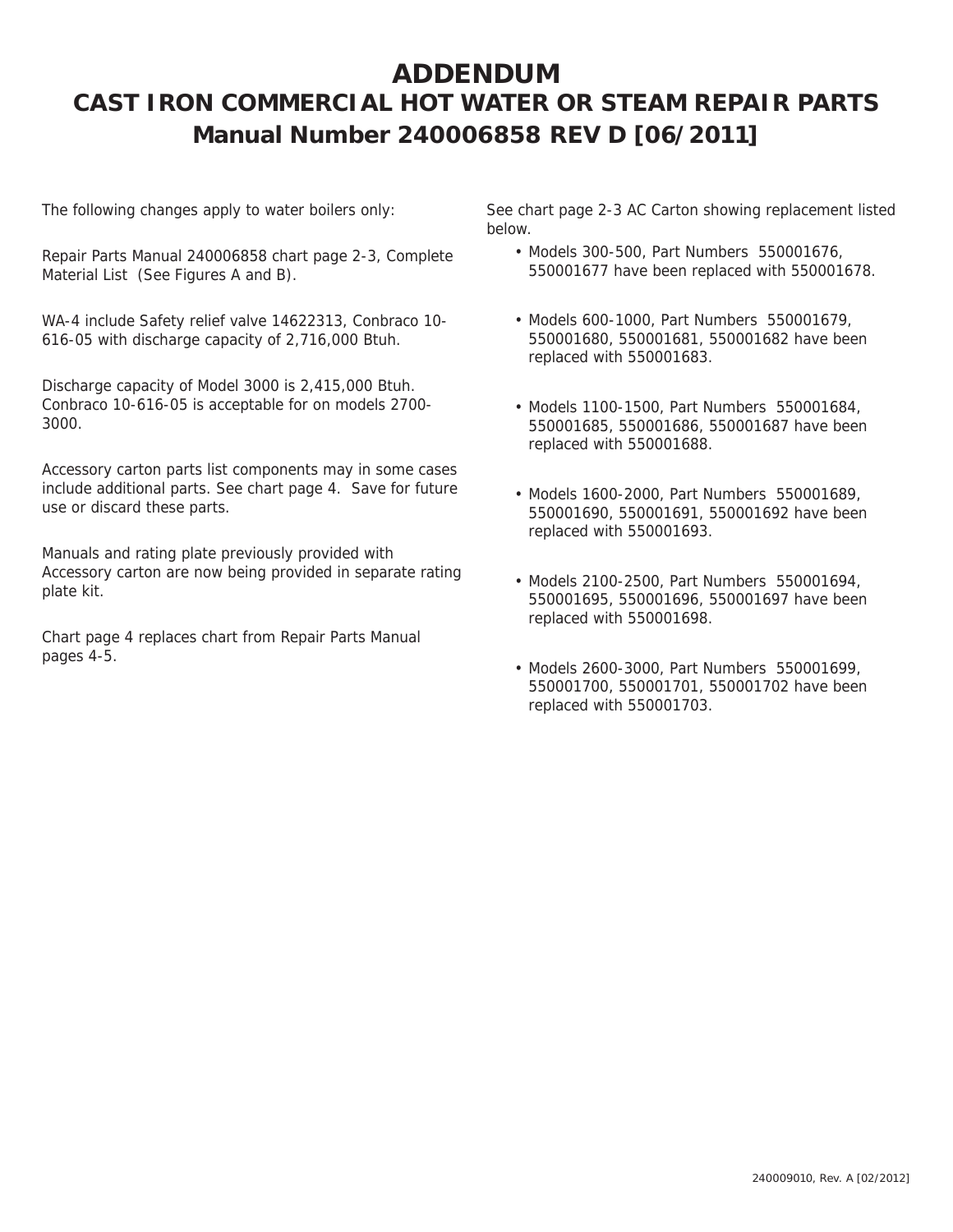|                      | +++BASE<br>END   | CARTON<br><b>PANEL</b> | QTY.                      | 42557119<br>ITEM#             | $\overline{ }$       | $\overline{\phantom{0}}$ | $\overline{\phantom{0}}$ | $\overline{\phantom{0}}$ | $\overline{\phantom{0}}$ | $\overline{\phantom{0}}$ | $\overline{\phantom{0}}$ | $\overline{\phantom{0}}$ | $\overline{\phantom{0}}$        | $\overline{\phantom{0}}$ | $\overline{\phantom{0}}$ | $\overline{\phantom{0}}$  | $\overline{\phantom{0}}$ | $\overline{\phantom{0}}$ | $\overline{\phantom{0}}$        | $\overline{\phantom{0}}$ | $\overline{\phantom{0}}$ | $\overline{ }$           |               |                |
|----------------------|------------------|------------------------|---------------------------|-------------------------------|----------------------|--------------------------|--------------------------|--------------------------|--------------------------|--------------------------|--------------------------|--------------------------|---------------------------------|--------------------------|--------------------------|---------------------------|--------------------------|--------------------------|---------------------------------|--------------------------|--------------------------|--------------------------|---------------|----------------|
|                      | ++JACKET<br>END  | CARTON<br><b>PANEL</b> | QTY.                      | 550001876<br>ITEM#            | $\overline{ }$       | $\overline{\phantom{0}}$ | $\overline{ }$           | $\overline{\phantom{0}}$ | $\overline{ }$           | $\overline{ }$           |                          | $\overline{ }$           | $\overline{ }$                  | $\overline{ }$           | $\overline{\phantom{0}}$ | $\overline{ }$            | $\overline{\phantom{0}}$ | $\overline{\phantom{0}}$ | $\overline{\phantom{m}}$        | $\overline{\phantom{0}}$ | $\overline{\phantom{0}}$ |                          |               |                |
| $\blacktriangleleft$ |                  |                        | CARTON<br>+AC             |                               | 300-500<br>550001678 |                          |                          | 600-1000<br>550001683    |                          |                          | 1100-1500                |                          |                                 | 1600-2000<br>550001693   |                          |                           |                          |                          |                                 |                          |                          |                          |               |                |
|                      |                  | STEAM<br>TRIM          | <b>LESS LOW</b><br>CARTON | <b>CUTOFF</b><br><b>WATER</b> | 41200066             | 41200066                 | 41200066                 | 41200066                 | 41200067                 | 41200067                 | 41200067                 | 41200067                 | 41200067                        | 41200068                 | 41200068                 | 41200068                  | 41200068                 | 41200068                 | 41200069                        | 41200069                 | 41200069                 | 41200069                 |               |                |
|                      |                  |                        | <b>***STEAM</b>           | CARTON<br>TRIM                | SA-1<br>41200061     | SA-1<br>41200061         | 41200061<br>$SA-1$       | SA-2<br>41200062         | SA-2<br>41200062         | SA-3<br>41200063         | SA-3<br>41200063         | SA-3<br>41200063         | SA-3<br>41200063                | SA-3<br>41200063         | SA-3<br>41200063         | SA-3<br>41200063          | SA-4<br>41200064         | SA-4<br>41200064         | 41200064<br>$SA-4$              | SA-4<br>41200064         | SA-4<br>41200064         | SA-4<br>41200064         |               |                |
|                      |                  |                        | **WATER                   | CARTON<br>TRIM                | WA-1<br>41200071     | WA-1<br>41200071         | WA-1<br>41200071         | WA-1<br>41200071         | WA-2<br>41200072         | WA-2<br>41200072         | WA-2<br>41200072         | WA-2<br>41200072         | WA-2<br>41200072                | WA-3<br>41200073         | WA-3<br>41200073         | WA-3<br>41200073          | WA-3<br>41200073         | WA-3<br>41200073         | WA-4<br>41200074                | WA-4<br>41200074         | WA-4<br>41200074         | WA-4<br>41200074         |               |                |
|                      |                  | 500                    | QTY                       | ITEM#                         |                      | $\mathbf{I}$             | 550001663                | $\mathbf{I}$             | $\blacksquare$           | $\blacksquare$           | 550001663                | 550001663                |                                 | $\mathbf{I}$             | 550001663                | 550001663                 | 550001663                |                          | 550001663<br>$\scriptstyle\sim$ | 550001663                | 550001663                | 550001663                |               |                |
|                      | *COMPONENT CART. | 400                    | QTY                       | ITEM#                         | $\mathbf{I}$         | 550001662                |                          | $\blacksquare$           | 550001662                | 550001662                | 550001662                | $\mathbf{I}$             | 550001662<br>$\scriptstyle\sim$ | 550001662                |                          | 550001662                 |                          | 550001662<br>4           | 550001662                       | 550001662                | 550001662                |                          |               |                |
|                      |                  | 300                    | QTY                       | ITEM#                         | 550001661            | $\mathbf{I}$             | $\blacksquare$           | 550001661                | 550001661                | $\blacksquare$           | $\blacksquare$           | $\mathbf{I}$             | 550001661                       | $\blacksquare$           | 550001661                |                           | $\blacksquare$           | $\mathbf{I}$             | 550001661                       |                          | $\mathbf{I}$             |                          |               |                |
|                      |                  |                        |                           | 41154050<br>œ                 |                      | $\overline{\phantom{0}}$ | $\overline{\phantom{0}}$ | $\overline{\phantom{0}}$ | $\overline{\phantom{0}}$ | $\overline{\phantom{0}}$ | $\overline{\phantom{0}}$ | $\overline{ }$           | $\overline{\phantom{0}}$        | $\overline{ }$           | $\overline{\phantom{0}}$ | $\overline{\phantom{0}}$  | $\overline{\phantom{0}}$ | $\overline{\phantom{0}}$ | $\overline{\phantom{0}}$        | $\overline{\phantom{0}}$ | $\overline{\phantom{0}}$ | $\overline{\phantom{0}}$ |               |                |
|                      |                  |                        |                           | <b>MODEL</b>                  | <b>SECTIONS</b>      | 41154052<br><b>INNER</b> | $\sim$                   | $\infty$                 | 4                        | 5                        | ∘                        | $\overline{ }$           | $\infty$                        | $\sigma$                 | $\supseteq$              | $\overline{\overline{a}}$ | $\overline{c}$           | $\frac{3}{2}$            | $\overline{1}$                  | $\frac{5}{1}$            | $\frac{6}{1}$            | $\overline{1}$           | $\frac{8}{1}$ | $\overline{0}$ |
|                      |                  |                        |                           | 41154051                      |                      | $\overline{ }$           | $\overline{\phantom{0}}$ | $\overline{\phantom{0}}$ | $\overline{\phantom{0}}$ | $\overline{\phantom{0}}$ | $\overline{\phantom{0}}$ | $\overline{\phantom{0}}$ | $\overline{ }$                  | $\overline{\phantom{0}}$ | $\overline{\phantom{0}}$ | $\overline{\phantom{0}}$  | $\overline{\phantom{0}}$ | $\overline{\phantom{0}}$ | $\overline{\phantom{0}}$        | $\overline{ }$           | $\overline{\phantom{0}}$ | $\overline{\phantom{0}}$ |               |                |
|                      |                  |                        |                           | <b>Model</b>                  | 300                  | 400                      | 500                      | 600                      | 700                      | 800                      | 900                      | 1000                     | 1100                            | 1200                     | 1300                     | 1400                      | 1500                     | 1600                     | 1700                            | 1800                     | 1900                     | 2000                     |               |                |

## **COMPLETE BOILER MATERIAL LIST**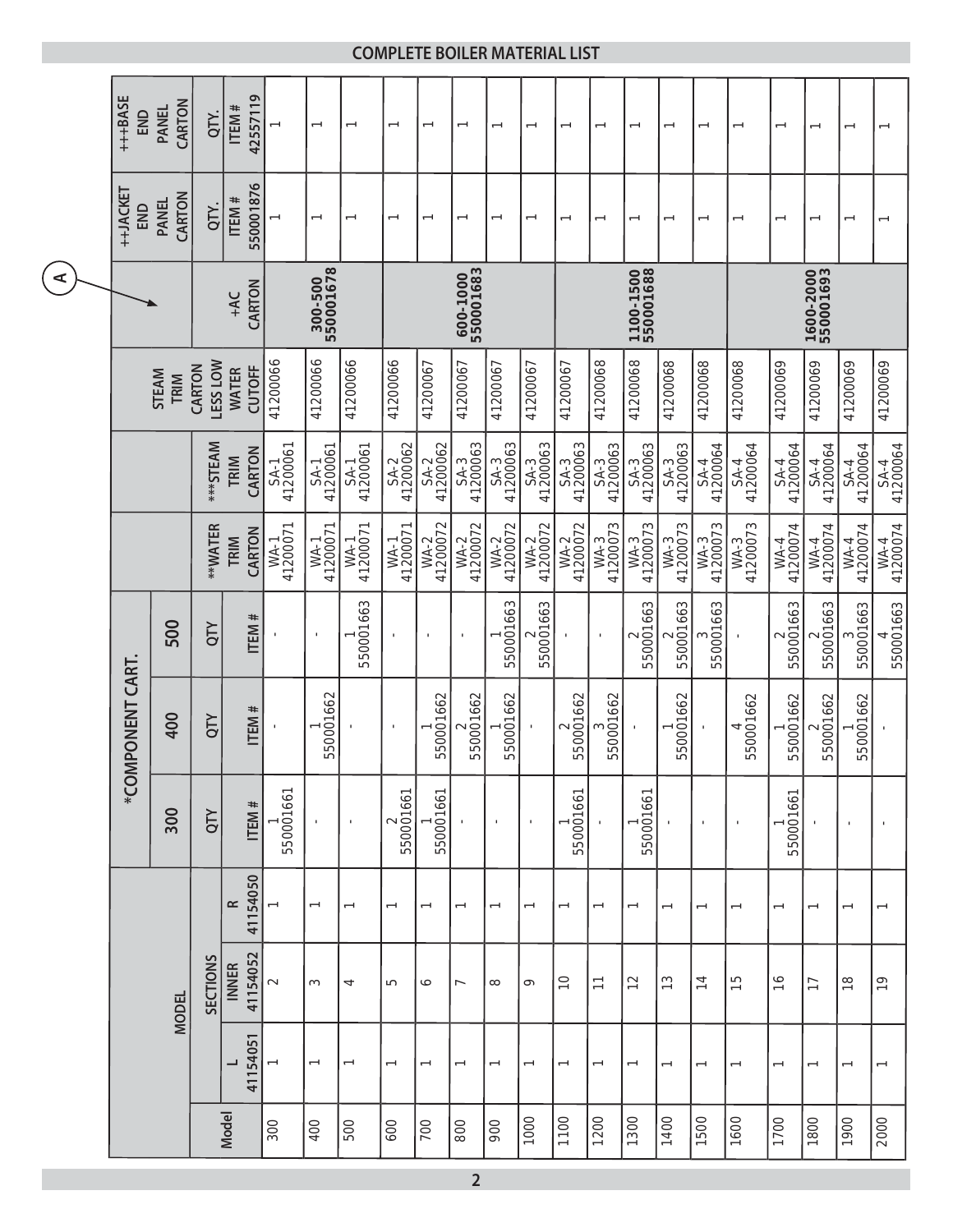|                    |                    | 2100-2500<br>550001698 |                  |                     |                  |                         | 2600-3000<br>550001703 |                         |                         |  |
|--------------------|--------------------|------------------------|------------------|---------------------|------------------|-------------------------|------------------------|-------------------------|-------------------------|--|
| 41200069           | 41200069           | 41200069               | 41200069         | 41200069            | 41200070         | 41200070                | 41200070               | 41200070                | 41200070                |  |
| SA-4<br>41200064   | 41200064<br>$SA-4$ | SA-4<br>41200064       | SA-5<br>41200065 | 41200065<br>$S-A-5$ | SA-5<br>41200065 | SA-5<br>41200065        | SA-5<br>41200065       | SA-5<br>41200065        | SA-5<br>41200065        |  |
| 41200074<br>$WA-4$ | WA-4<br>41200074   | WA-4<br>41200074       | WA-4<br>41200074 | 41200074<br>$WA-4$  | WA-4<br>41200074 | 41200074<br><b>WA-4</b> | WA-4<br>41200074       | 41200074<br><b>WA-4</b> | 41200074<br><b>WA-4</b> |  |
| 550001663          | 550001663          | 550001663              | 550001663        | 550001663<br>Б      | 550001663        | 550001663               | 550001663              | 550001663<br>5          | 550001663               |  |
|                    | 550001662          | 550001662              | 550001662        |                     |                  | 550001662               | 550001662              | 550001662               |                         |  |
| 550001661          |                    |                        |                  |                     | 550001661        | 550001661               |                        |                         |                         |  |
|                    |                    |                        |                  |                     |                  |                         |                        |                         |                         |  |
| 20                 | $\overline{2}$     | 22                     | 23               | 24                  | 25               | 26                      | 27                     | 28                      | 29                      |  |
|                    |                    |                        |                  |                     |                  |                         |                        |                         |                         |  |
| 2100               | 2200               | 2300                   | 2400             | 2500                | 2600             | 2700                    | 2800                   | 2900                    | 3000                    |  |

Refer to repair parts manual 24000658 REV D for foot noote reference. Refer to repair parts manual 24000658 REV D for foot noote reference.<br>\* SEE PAGE 11 - COMPONENT CARTON PARTS LIST<br>\*\* SEE PAGE 10 - WATER TRIM CARTON PARTS LIST<br>\*\*\* SEE PAGE 10 - STEAM TRIM CARTON PARTS LIST COMPONENT CARTON PARTS LIST J. SEE PAGE 11<br>SEE PAGE 10  $\ast$ 

WATER TRIM CARTON PARTS LIST  $***$ 

**B**

- STEAM TRIM CARTON PARTS LIST \*\*\* SEE PAGE 10
- JACKET END PANEL CARTON PARTS LIST ACCESSORY CARTON PARTS LIST **+ SEE PAGES 4-5 - ACCESSORY CARTON PARTS LIST** SEE PAGES 4-5 ++ SEE PAGE 11  $\ddot{\phantom{1}}$ 
	- **++ SEE PAGE 11 JACKET END PANEL CARTON PARTS LIST** BASE END PANEL CARTON PARTS LIST **+++SEE PAGE 6 - BASE END PANEL CARTON PARTS LIST**+++SEE PAGE 6